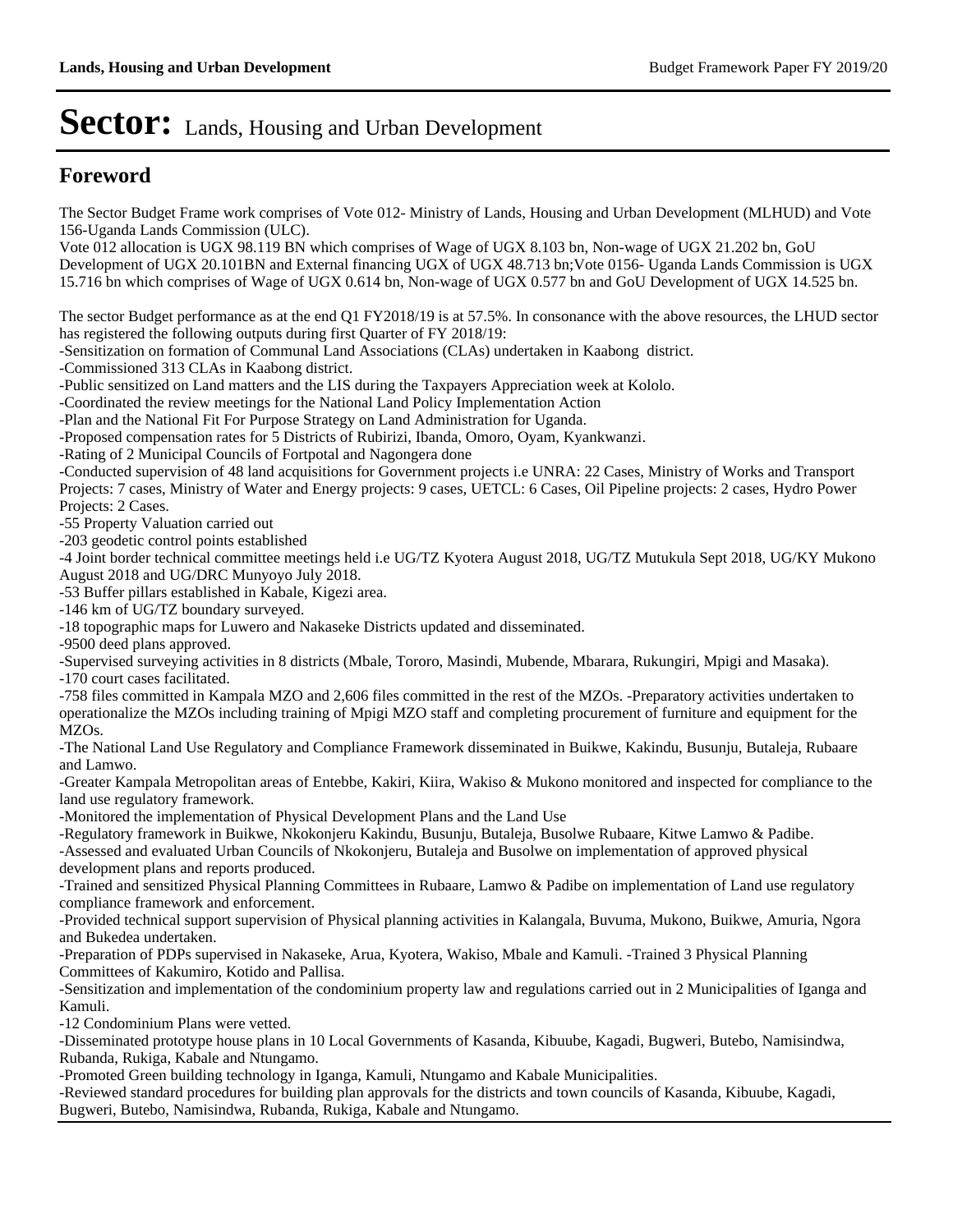| -Catalogued Real Estates in Kampala and Wakiso.                                                                                                            |
|------------------------------------------------------------------------------------------------------------------------------------------------------------|
| -Commenced the integration of NHP strategies into Local Government Development Plans of Kyegegwa, Kabarole, Bundibugyo                                     |
| and Ibanda.                                                                                                                                                |
| -Disseminated the National Housing Policy, 2016 to Districts of Kyegegwa, Kabarole, Bundibugyo, Ibanda, Bushenyi, Sheema,                                  |
| Kabale, Rukungiri, Masaka and Ntungamo.                                                                                                                    |
| -Identified and mobilized communities in Kyegegwa, Kabarole, Bundibugyo and Ibanda into housing cooperatives.                                              |
| -Collected 0.450bn of Non Tax Revenue.                                                                                                                     |
| -Compensated 121 hectares of land.                                                                                                                         |
|                                                                                                                                                            |
| During FY 2019/20, the sector plans to deliver the following outputs;<br>-Emergency Land Disputes handled;                                                 |
| -Public sensitization on Land matters undertaken;                                                                                                          |
| -2 valuation guidelines developed:                                                                                                                         |
| -Land Acqusition and Ressetlement law and policy prepared and disseminated:                                                                                |
| -Land regulations finalised and disseminated:                                                                                                              |
| -15 GCPs established.                                                                                                                                      |
| -200KM of international Boarder surveyed:                                                                                                                  |
| -326 passive stations and 12 Continously Operating Stations maintained:                                                                                    |
| -45,000 Deed Plans approved:                                                                                                                               |
| -5 Cadastre maps (Border) produced                                                                                                                         |
| -5 border cadastral maps produced:                                                                                                                         |
| -Surveys and mapping activities supervised in 24 districts i.e Moroto, Soroti, Kabale, Lira, Gulu, Arua, Masindi, Kibaale, kabarole,                       |
| Tororo, Mbale, Jinja, Bushenyi, Mbarara, Kampala, Masaka, Mpigi, Mukono, Wakiso, Rukungiri, Buliisa, Mityana, Luweero and                                  |
| Kasese:                                                                                                                                                    |
| -Updated topographic and thematic maps disseminated to 10 districts:                                                                                       |
| -150,000 Certificates of tittles processed and issued:                                                                                                     |
| -50,000 certificates of customary ownership issued :                                                                                                       |
| -20,000 certificates of occupancy issued:                                                                                                                  |
| -200 Court cases facilitated;                                                                                                                              |
| -6000 complaints managed;                                                                                                                                  |
| -1500 certificates of title cancelled;                                                                                                                     |
| -2000 Amendments handled;                                                                                                                                  |
| -300 fraud cases cases investigated;                                                                                                                       |
| -Land registration files committed in Soroti, Tororo, Bukalasa, Moroto, Rukungiri and Mityana:                                                             |
| -Technical supervision of 21 MZOs carried out:<br>-300,000 conveyances i.e mortgages, leases, transfers, caveats, court order registration, etc completed: |
| -100,000 searches conducted:                                                                                                                               |
| -150bn revenue generated from Registrations, searches and issuance of titles fees 24 statutory notices issued:                                             |
| -Approved revised Land Regulations in place:                                                                                                               |
| -Guidelines for Land administration developed:                                                                                                             |
| -NLP disseminated in 20 districts:                                                                                                                         |
| -LIS Maintained in 21 MZOs:                                                                                                                                |
| -Surveys and mapping data rectified in the LIS in the 21 MZOs:                                                                                             |
| -Basemaps for Land Administration produced and disseminated:                                                                                               |
| -CLAs formed and registered:                                                                                                                               |
| -NPDP implemented:                                                                                                                                         |
| -Rapid Physical Planning Appraisal undertaken in the 4 districts of Mbarara, Oyam, Kiruhura and Ibanda districts:                                          |
| -Systematic Land Adjudication and Certification activities undertaken in Mbarara, Oyam, Kiruhura and Ibanda districts:                                     |
| -The Horizontal Geodetic Reference network completed and modernized:                                                                                       |
| -The Land Information System rolled out to all the 21 MZOs:                                                                                                |
| -National Land Use Regulatory and Compliance Framework Disseminated to selected Urban Councils and MDAs:                                                   |
| -National State of Land Use Compliance audit undertaken:                                                                                                   |
| -Real Estate Developers Engaged in Implementation of National Physical Planning Standards and Guidelines:                                                  |
| -Implementation of PDPs, Land Use regulatory and compliance Framework in GKMA and 100 selected Urban Councils across the                                   |
| Country monitored:                                                                                                                                         |
| -Model Sub-county PDP Prepared and implementation of selected priority areas commenced:                                                                    |
|                                                                                                                                                            |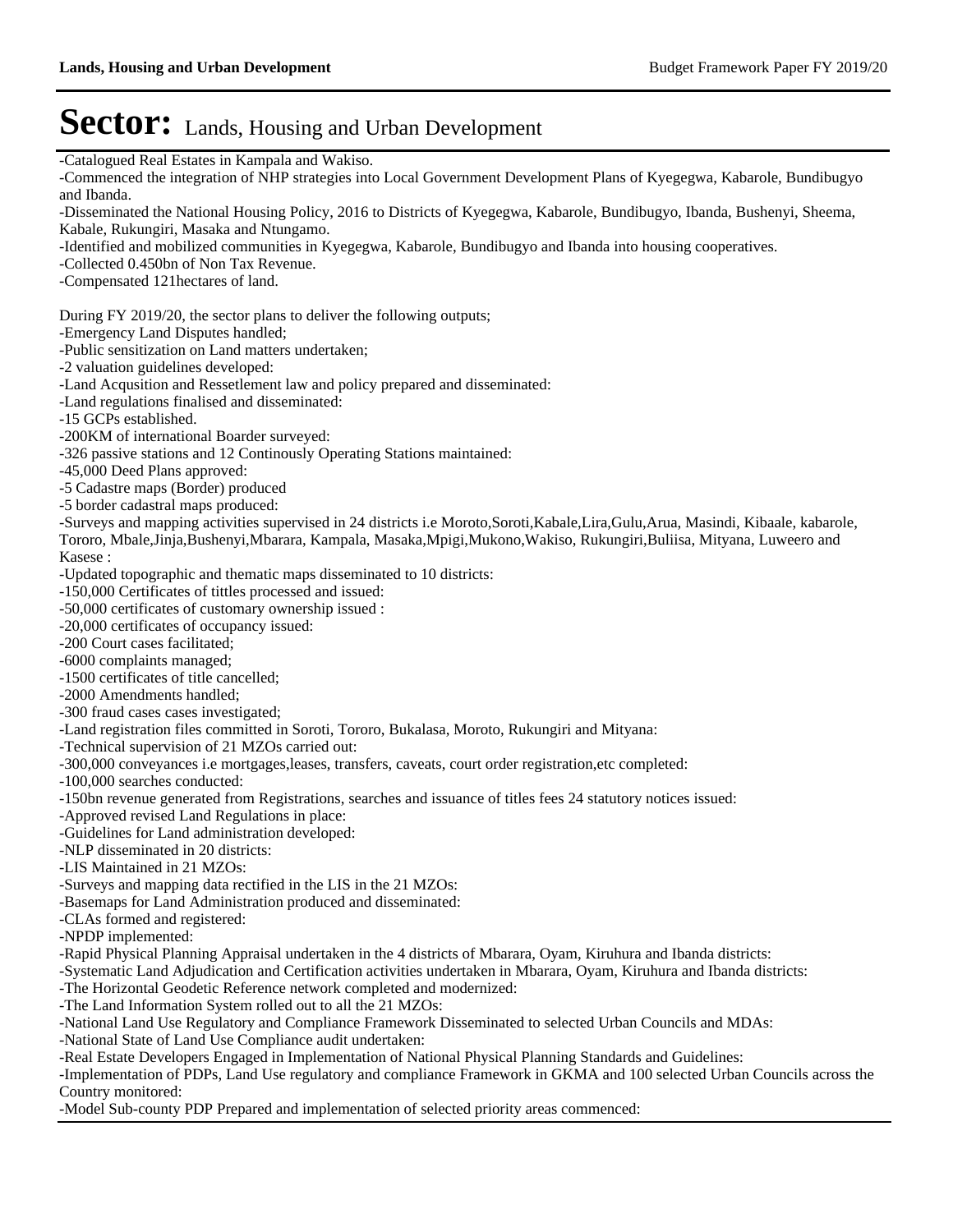-National Physical Planning Board strengthened to carry out its activities in Karamoja Region, South Western Region, Central Region and Western Region: -District Development Plans of Kabale and Kikuube District prepared: -PDP for Kalangala commenced -Regional Physical Development Plan for Eastern Region finalized: -Training of sub-county chiefs in aspects of physical planning and land management carried out. -Preparation of PDPs for 6 refugee host districts commenced; -40 condominium plans vetted: -Building standards for earthquake prone areas developed Sensitization on Building control Act undertaken in 16 LGs: -Sensitization on condominium property law and regulations in 12 municipalities undertaken: -NH P disseminated to 20 selected LGs The following are the unfunded outputs for FY 2019/20: a)Maintenance of Land Information System and MZOs (UGX. 6.7bn); b)Strengthening the Office of Chief Government Valuer (Staffing, Retooling and Capacity building) (UGX 7bn) c)Strengthening the Office of the commissioner Land registration (Staffing, Retooling and Capacity building (UGX 1bn) d)Strengthening the Support to Ministry of Lands, Housing and Urban Development Project to provide necessary and requisite facilitation and retooling Ministry Zonal offices and the Headquarters (UGX5bn) e)Survey and demarcation of Buliisa land in preparation for production of Oil by 2020 (UGX 3bn) f)Compensation of restructured ranches (UGX 38.2 bn) g)Wage Shortfall (UGX 3.25bn) h)Shelter Afrique (Country subscription) (UGX 1.44bn) i)Court awards on land disputes (UGX 2 bn) j)Support to Countrywide Physical planning & Plans Implementation (UGX 50bn per FY) k) National wide sensitization and training of Physical planning committees ( UGX 300m) l) Strengthening the National Physical Planning Board (UGX 312m) m)Implementation of the National Urban Policy (UGX 1.5bn) n)Development of the National Solid Waste management implementation Plan ( UGX 400m) o)Management Governance Framework for Cities and Metropolitan Area (1.5bn) p)Formation of Municipal Development Forums (UGX. 500m) q)Strengthen Objector Proceedings by Publication in the mass-media of notices of all grants by ULC and DLB and of land registration statutory notices (UGX. 1b) r)Creating Land awareness (UGX 3bn) s)Re-establishing the land tribunals (UGX 3bn) t)Implementation of the National Housing Policy (UGX 2.12bn) u)Salary arrears (UGx 0.25bn) v)Regularization of land ownership of purchased land(UGX 1.106 bn) FOR GOD AND MY COUNTRY

Dorcas W. Okalany Chairperson- Lands, Housing and Urban Development Sector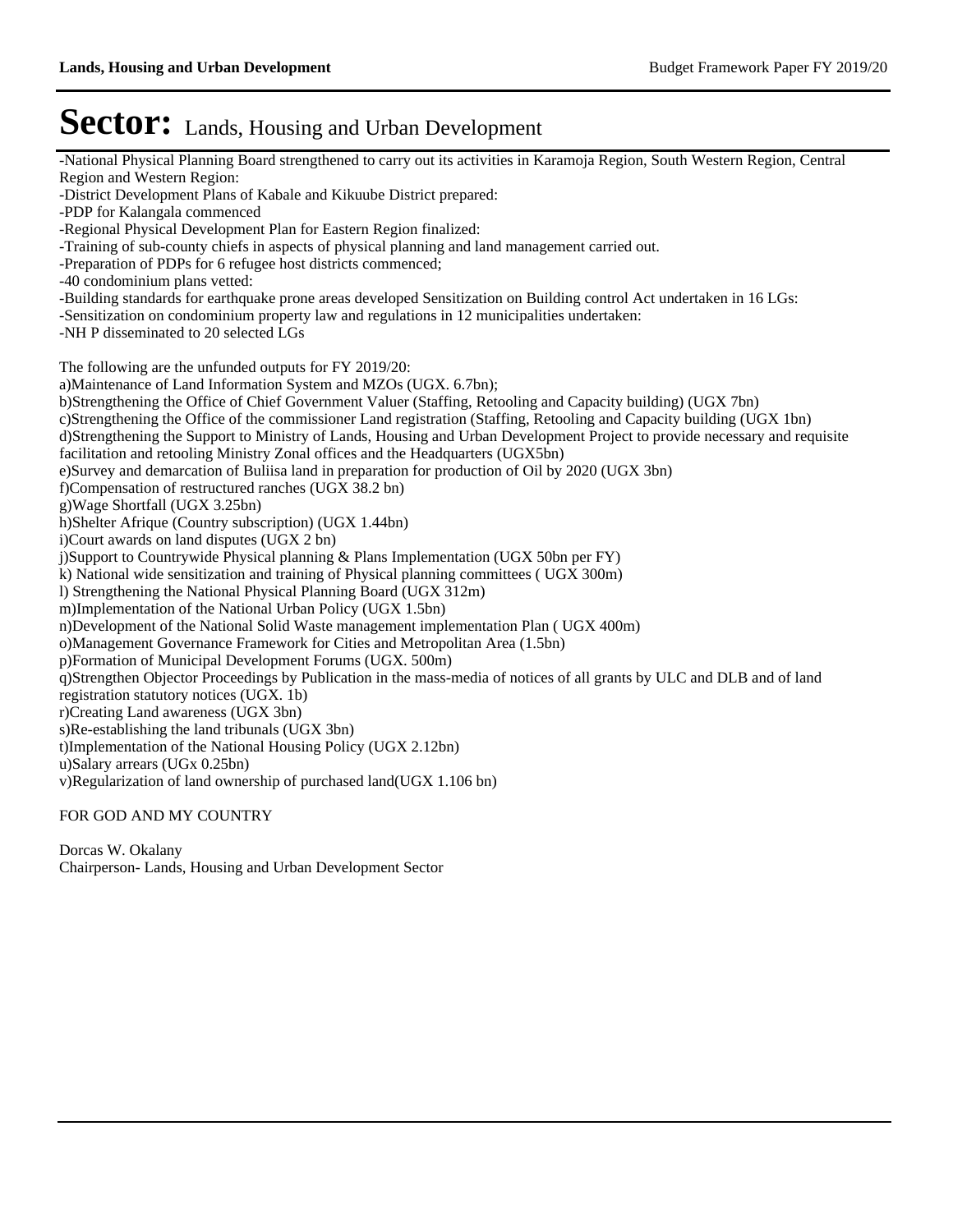| <b>Abbreviations and Acronyms</b>  |                                                        |  |  |  |  |
|------------------------------------|--------------------------------------------------------|--|--|--|--|
| <b>ALC</b>                         | Area Land Committee                                    |  |  |  |  |
| $D\mathsf{L}\mathsf{B}$            | District Land Board                                    |  |  |  |  |
| <b>CCOs</b>                        | Certificate Of Customary Ownership                     |  |  |  |  |
| <b>UGX</b>                         | <b>Uganda Shillings</b>                                |  |  |  |  |
| <b>BOQs</b>                        | <b>Bills</b> of quantities                             |  |  |  |  |
| CO                                 | Certificate of Ownership                               |  |  |  |  |
| CUF                                | Community Urban Fund                                   |  |  |  |  |
| Devt                               | Development                                            |  |  |  |  |
| <b>DLOs</b>                        | <b>District Land Offices</b>                           |  |  |  |  |
| <b>DRC</b>                         | Democratic Republic of Congo                           |  |  |  |  |
| <b>EALSC</b>                       | East Africa Land Survey Certificate                    |  |  |  |  |
| <b>EDM</b>                         | Earthquake Disaster Management                         |  |  |  |  |
| EM                                 | <b>Estates Management</b>                              |  |  |  |  |
| <b>FY</b>                          | <b>Financial Year</b>                                  |  |  |  |  |
| <b>GKMA</b>                        | Greater Kampala Metropolitan Area                      |  |  |  |  |
| GOU                                | Government of Uganda                                   |  |  |  |  |
| $\rm{IEC}$                         | <b>Information Education and Communication</b>         |  |  |  |  |
| <b>KCCA</b>                        | Kampala Capital City Authority                         |  |  |  |  |
| <b>KLA</b>                         | Kampala                                                |  |  |  |  |
| KM                                 | Kilometer                                              |  |  |  |  |
| <b>LAA</b>                         | <b>Land Amendment Act</b>                              |  |  |  |  |
| LC                                 | <b>Local Council</b>                                   |  |  |  |  |
| LGs                                | <b>Local Governments</b>                               |  |  |  |  |
| <b>LHUDS</b>                       | Lands, Housing and Urban Development Sector            |  |  |  |  |
| <b>LIS</b>                         | <b>Land Information System</b>                         |  |  |  |  |
| <b>LSR</b>                         | <b>Land Sector Reform</b>                              |  |  |  |  |
| <b>LTRP</b>                        | Land Tenure Reform Project                             |  |  |  |  |
| M&E                                | Monitoring and Evaluation                              |  |  |  |  |
| <b>MDF</b>                         | Municipal Development Forum                            |  |  |  |  |
| <b>MFPED</b>                       | Ministry of Finance, Planning and Economic Development |  |  |  |  |
| <b>MLHUD</b>                       | Ministry of Lands , Housing and Urban Development      |  |  |  |  |
| <b>MPS</b>                         | Ministerial Policy Statement                           |  |  |  |  |
| <b>MTEF</b>                        | Medium Term Expenditure Framework                      |  |  |  |  |
| <b>NDP</b>                         | National Development Plan                              |  |  |  |  |
| <b>NPDP</b>                        | National Physical Development Plan                     |  |  |  |  |
| <b>NGOs</b>                        | Non Governmental Organizations                         |  |  |  |  |
| <b>NLIS</b>                        | National Land Information System                       |  |  |  |  |
| <b>NLP</b>                         | National Land Policy                                   |  |  |  |  |
| $\ensuremath{\mathsf{NHP}}\xspace$ | <b>National Housing Policy</b>                         |  |  |  |  |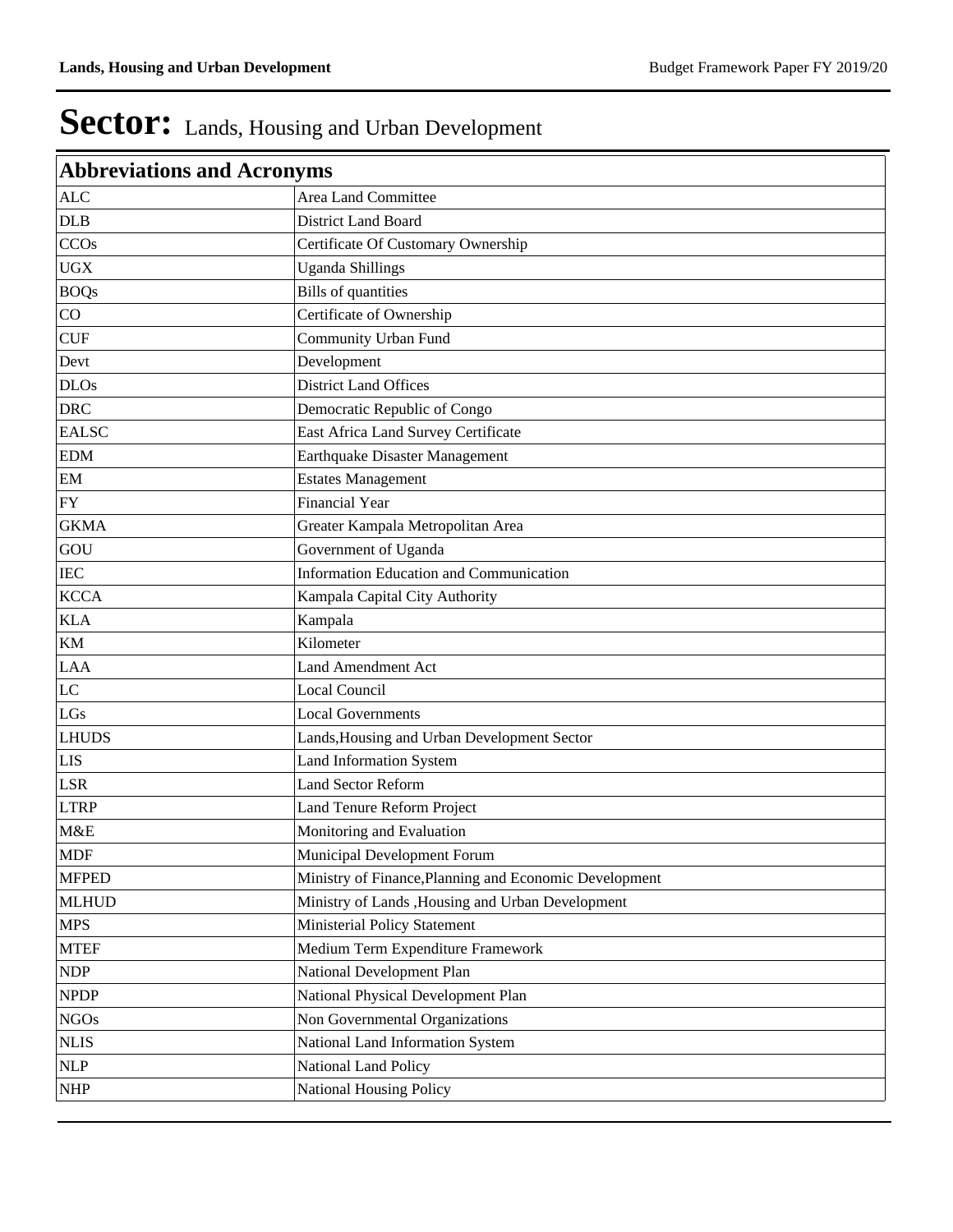| <b>NLUP</b>  | National Land Use Policy                               |
|--------------|--------------------------------------------------------|
| <b>NUP</b>   | National Urban Policy                                  |
| <b>NPPB</b>  | National Physical Planning Board                       |
| <b>NTR</b>   | Non Tax Revenue                                        |
| <b>NUF</b>   | National Urban Forum                                   |
| <b>PPA</b>   | Physical Planning Act                                  |
| <b>PPDA</b>  | Public Procurement and Disposal of Assets Authority    |
| <b>PPP</b>   | Public Private Partnership                             |
| <b>PWDs</b>  | Persons With Disability                                |
| <b>ROM</b>   | <b>Results Oriented Management</b>                     |
| RW           | Rwanda                                                 |
| TZ           | Tanzania                                               |
| <b>SD</b>    | <b>Systematic Demarcation</b>                          |
| <b>SUDP</b>  | Strategic Urban Development Plan                       |
| <b>TCs</b>   | <b>Town Councils</b>                                   |
| TV           | Television                                             |
| <b>ULC</b>   | <b>Uganda Land Commission</b>                          |
| <b>UNUF</b>  | Uganda National Urban Forum                            |
| <b>MZO</b>   | Ministry Zonal Office                                  |
| <b>USMID</b> | Uganda Support to Municipal Infrastructure Development |
| <b>ARSDP</b> | Albertine regional Sustainable Development Plan        |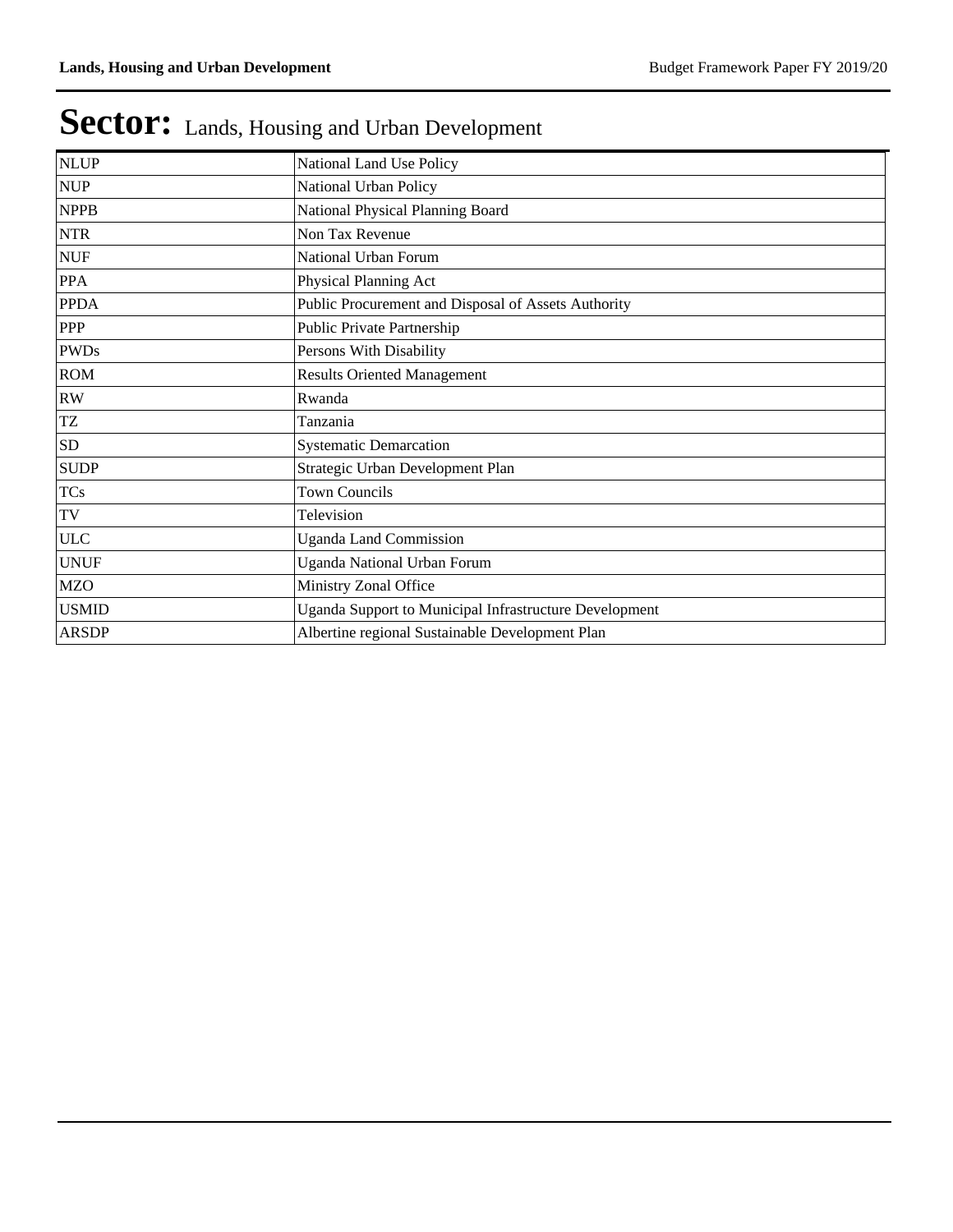### *S1: Sector Overview*

This section provides an overview of Sector Expenditures and sets out the Sector's contribution to the NDP, its policy objectives, and key performance issues.

#### **(i) Snapshot of Sector Performance and Plans\***

|                  |                                    | 2017/18 | 2018/19                   |                                   | 2019/20                          | <b>MTEF Budget Projections</b> |         |         |         |
|------------------|------------------------------------|---------|---------------------------|-----------------------------------|----------------------------------|--------------------------------|---------|---------|---------|
|                  |                                    | Outturn | Approved<br><b>Budget</b> | <b>Spent by</b><br><b>End Sep</b> | <b>Proposed</b><br><b>Budget</b> | 2020/21                        | 2021/22 | 2022/23 | 2023/24 |
| <b>Recurrent</b> | Wage                               | 5.829   | 8.717                     | 1.842                             | 8.717                            | 9.152                          | 9.610   | 10.090  | 10.595  |
|                  | <b>Non Wage</b>                    | 42.431  | 22.861                    | 7.480                             | 21.779                           | 25.046                         | 30.056  | 36.067  | 43.280  |
| Devt.            | GoU                                | 43.935  | 34.626                    | 6.025                             | 34.626                           | 41.552                         | 41.552  | 41.552  | 41.552  |
|                  | Ext. Fin.                          | 45.180  | 136.216                   | 9.049                             | 48.713                           | 0.000                          | 0.000   | 0.000   | 0.000   |
|                  | <b>GoU</b> Total                   | 92.195  | 66.204                    | 15.346                            | 65.122                           | 75.750                         | 81.217  | 87.709  | 95.427  |
|                  | <b>Total GoU+Ext Fin</b><br>(MTEF) | 137.375 | 202.420                   | 24.395                            | 113.836                          | 75.750                         | 81.217  | 87.709  | 95.427  |
|                  | <b>A.I.A Total</b>                 | 0.871   | 5.902                     | 0.023                             | 3.315                            | 3.415                          | 3.515   | 3.615   | 3.715   |
|                  | <b>Grand Total</b>                 | 138.246 | 208.323                   | 24.419                            | <b>117.150</b>                   | 79.165                         | 84.732  | 91.323  | 99.141  |

#### **(ii) Sector Contributions to the National Development Plan**

1. Increase access to housing for all income groups, for rental and owner occupation.

- 2. Reduce slums and informal settlements
- 3. Increase access to affordable housing finance
- 4. Improve utilization, protection and management of land and land based resource for transforming Uganda's economy.
- 5. Improve availability of land for development.
- 6. Improve and modernise land administration services/systems
- 7. Increase capacity and support proper institution of land valuation services.
- 8. Improve equity in access to land, livelihood opportunities and tenure security of vulnerable groups.
- 9. Operationalize the Physical Planning Act,2010 to support orderly and sustainable development.
- 10. Improve urban and rural development through comprehensive physical planning
- 11. Improve the policy framework for the establishment and management of cities and other urban areas
- 12. Improve and strengthen a competitive urban economy
- 13. Increase availability land access to serviced land for urban expansion and investment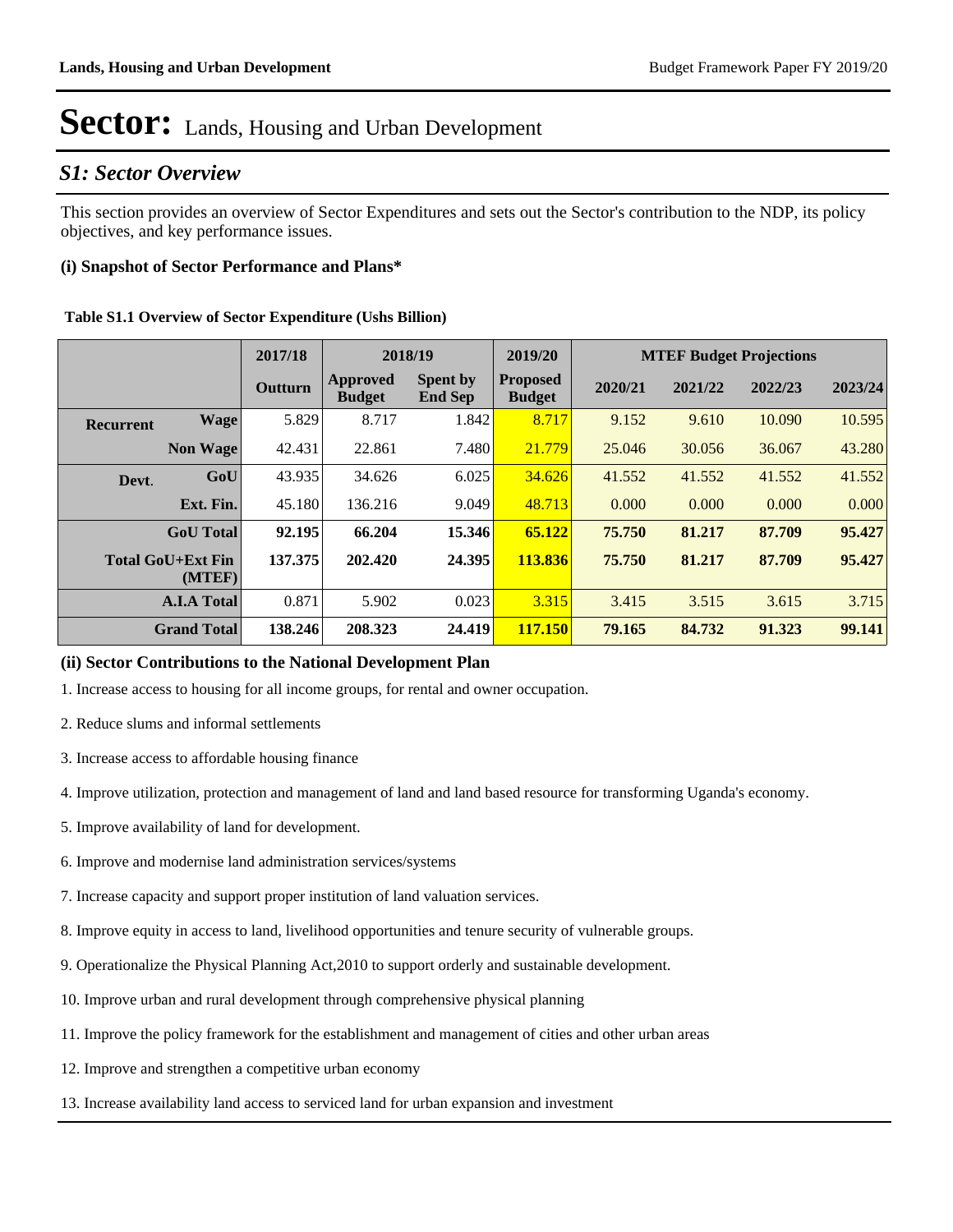#### **(iii) Medium Term Sector Policy Objectives**

To ensure Sustainable Land Use, Land Tenure Security, Affordable, Decent Housing and Organized Urban Development

#### **(iv) Sector Investment Plans**

- Purchase of 2 rugged land cruisers for Surveys and mapping to help in border demarcation.
- 4 Vehicles for MZOs procured
- 1 Vehicle for Valuation-Office of the CGV procured
- 4 Motorcycles for MZOs procured
- Purchase of 2 Pickups for Housing Directorate
- Acquisition of 2,850 Hectares of Land by ULC
- Acquistion of furniture, equipment and ICT equipment for retooling the Ministry

#### **Table S1.2 SECTOR OUTCOMES AND OUTCOME INDICATORS**

#### **Sector Outcome : Orderly and sustainable rural and urban development**

#### **Sector Objectives contributed to by the Sector Outcome**

1. Increase access to affordable housing finance

| <b>Sector Outcome Indicators</b>                                          | <b>O4</b> Actual | <b>Performance Targets</b> |                  |                 |         |         |         |
|---------------------------------------------------------------------------|------------------|----------------------------|------------------|-----------------|---------|---------|---------|
|                                                                           | 2017/18          | 2018/19                    | <b>Base year</b> | <b>Baseline</b> | 2019/20 | 2020/21 | 2021/22 |
| Percentage compliance to Physical Planning<br><b>Regulatory framework</b> | 39.5%            | 40%                        | 2017             | 39.5%           | 50%     | 60%     | 70%     |
| <b>Sector Outcome: Increased land tenure security</b>                     |                  |                            |                  |                 |         |         |         |
| Sector Objectives contributed to by the Sector Outcome                    |                  |                            |                  |                 |         |         |         |
| 1. Improve and modernize land administration services/system              |                  |                            |                  |                 |         |         |         |
| <b>Sector Outcome Indicators</b>                                          | <b>O4</b> Actual | <b>Performance Targets</b> |                  |                 |         |         |         |
|                                                                           | 2017/18          | 2018/19                    | <b>Base year</b> | <b>Baseline</b> | 2019/20 | 2020/21 | 2021/22 |
| Proportion of titled land (by sex and region)                             | 21.15%           | 22%                        | 2017             | 21.15%          | 25%     | 30%     | 35%     |

#### **S2: PROGRAMME OUTCOMES,OUTCOME INDICATORS AND PROPOSED BUDGET ALLOCATIONS ALIGNED TO THE NDP**

#### **Table S2.1: Programme Outcomes and Outcome Indicators Aligned to the NDP**

|                    | Vote 012 : Ministry of Lands, Housing & Urban Development |  |
|--------------------|-----------------------------------------------------------|--|
| <b>Programme :</b> | 01 Land, Administration and Management (MLHUD)            |  |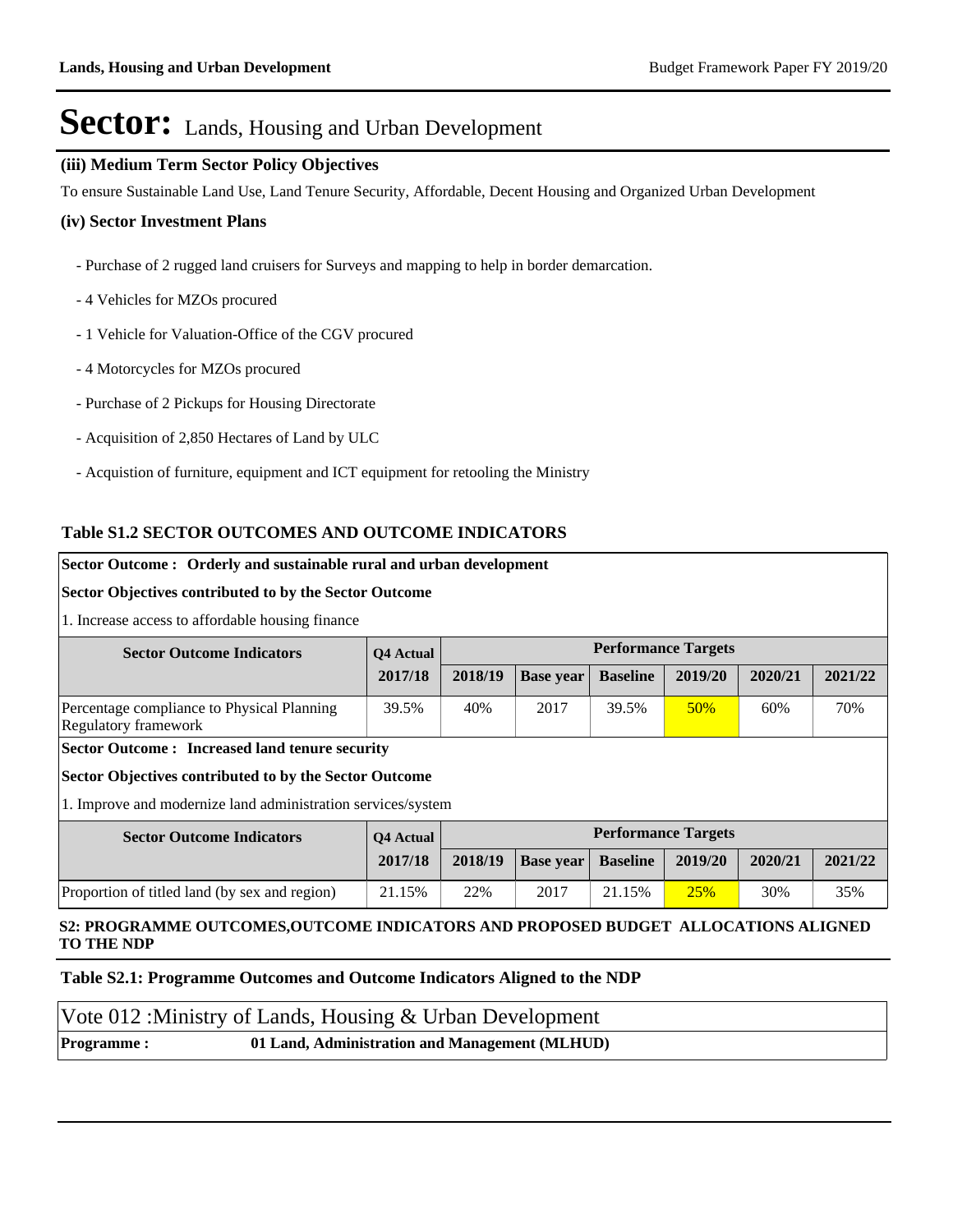| <b>Programme Objective:</b> | -Create an inclusive and pro-poor policy and legal framework for the land sector; put land resources<br>to sustainable productive use;<br>-Improve livelihoods of poor people through a more equitable distribution of land access and<br>ownership, and increased tenure security for vulnerable groups;<br>-Increase availability, accessibility, affordability, and use of land information for planning and<br>implementing development programmes;<br>-Establish and maintain transparent, accountable and easily accessible institutions and systems for<br>decentralized delivery of land services; and<br>-Mobilize and utilize public and private resources efficiently and effectively for the development of<br>the land sector; |
|-----------------------------|---------------------------------------------------------------------------------------------------------------------------------------------------------------------------------------------------------------------------------------------------------------------------------------------------------------------------------------------------------------------------------------------------------------------------------------------------------------------------------------------------------------------------------------------------------------------------------------------------------------------------------------------------------------------------------------------------------------------------------------------|
| <b>Responsible Officer:</b> | Director, Land Administration and Management                                                                                                                                                                                                                                                                                                                                                                                                                                                                                                                                                                                                                                                                                                |
| <b>Programme Outcome:</b>   | <b>Improved land tenure security</b>                                                                                                                                                                                                                                                                                                                                                                                                                                                                                                                                                                                                                                                                                                        |

*Sector Outcomes contributed to by the Programme Outcome*

#### **1. Improved land Use for production purposes**

**2. Reduced land disputes**

|                                                                     |                                                                |                                                                                                                                                                                                              |                      | <b>Performance Targets</b> |                          |                          |  |  |
|---------------------------------------------------------------------|----------------------------------------------------------------|--------------------------------------------------------------------------------------------------------------------------------------------------------------------------------------------------------------|----------------------|----------------------------|--------------------------|--------------------------|--|--|
| <b>Programme Performance Indicators</b>                             |                                                                | 2017/18<br><b>Actual</b>                                                                                                                                                                                     | 2018/19<br>Q1 Actual | 2019/20<br><b>Target</b>   | 2020/21<br><b>Target</b> | 2021/22<br><b>Target</b> |  |  |
| • Average time of land tiling                                       |                                                                | 24                                                                                                                                                                                                           | 21                   | 14                         | 10                       | 7                        |  |  |
| • Percentage of land registered                                     |                                                                | 21.15%                                                                                                                                                                                                       | 21.20%               | <b>22%</b>                 | 25%                      | 30%                      |  |  |
| • Percentage awareness of provisions of the National<br>Land Policy |                                                                | 21                                                                                                                                                                                                           | 25%                  | 50%                        | 60%                      | 70%                      |  |  |
| <b>Programme:</b>                                                   | 02 Physical Planning and Urban Development                     |                                                                                                                                                                                                              |                      |                            |                          |                          |  |  |
| <b>Programme Objective:</b>                                         |                                                                | - Attain orderly and sustained growth of urban and regional development;<br>- Attain a well regulated and controlled land use; and<br>- Enhance public awareness on urban land use and regional development; |                      |                            |                          |                          |  |  |
| <b>Responsible Officer:</b>                                         |                                                                | Director, Physical Planning and urban Development                                                                                                                                                            |                      |                            |                          |                          |  |  |
| <b>Programme Outcome:</b>                                           | Increased compliance to physical planning regulatory framework |                                                                                                                                                                                                              |                      |                            |                          |                          |  |  |
| Sector Outcomes contributed to by the Programme Outcome             |                                                                |                                                                                                                                                                                                              |                      |                            |                          |                          |  |  |
| 1. Orderly and sustainable rural and urban development              |                                                                |                                                                                                                                                                                                              |                      |                            |                          |                          |  |  |

|                                                                                             | <b>Performance Targets</b> |                      |                          |                          |                   |  |
|---------------------------------------------------------------------------------------------|----------------------------|----------------------|--------------------------|--------------------------|-------------------|--|
| <b>Programme Performance Indicators</b>                                                     | 2017/18<br><b>Actual</b>   | 2018/19<br>Q1 Actual | 2019/20<br><b>Target</b> | 2020/21<br><b>Target</b> | 2021/22<br>Target |  |
| • Percentage compliance to physical planning<br>regulatory framework in the urban councils. | 40                         | 40%                  | 50%                      | 60%                      | 70%               |  |
| • Percentage of Districts with District Physical<br>Development Plans                       | 0.82%                      | $0.82\%$             | $5\%$                    | 10%                      | 15%               |  |
| <b>Programme :</b><br>03 Housing                                                            |                            |                      |                          |                          |                   |  |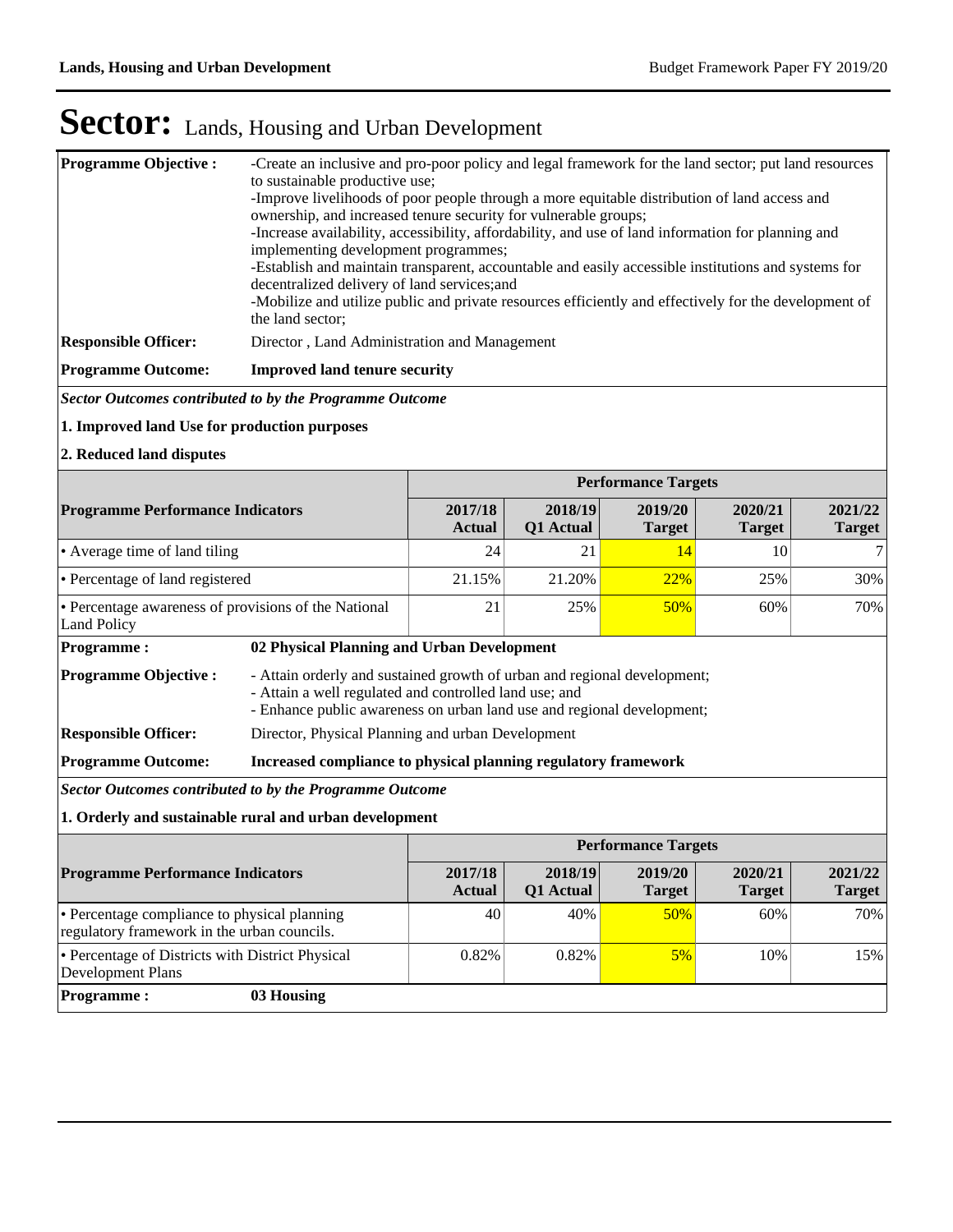| - Increase home ownership;<br>- Improve the security of housing tenure for all especially the vulnerable in society<br>- Increase public awareness on human settlements development<br>- Build capacity among stakeholders for housing development and management, and<br>- Promote networking both Local and International.<br>Director, Housing<br><b>Responsible Officer:</b> |                                                                                                    |  |  |  |  |  |  |
|----------------------------------------------------------------------------------------------------------------------------------------------------------------------------------------------------------------------------------------------------------------------------------------------------------------------------------------------------------------------------------|----------------------------------------------------------------------------------------------------|--|--|--|--|--|--|
|                                                                                                                                                                                                                                                                                                                                                                                  |                                                                                                    |  |  |  |  |  |  |
|                                                                                                                                                                                                                                                                                                                                                                                  |                                                                                                    |  |  |  |  |  |  |
| <b>Programme Outcome:</b><br>Increased access to adequate housing                                                                                                                                                                                                                                                                                                                |                                                                                                    |  |  |  |  |  |  |
| Sector Outcomes contributed to by the Programme Outcome                                                                                                                                                                                                                                                                                                                          |                                                                                                    |  |  |  |  |  |  |
| 1. Improved Human settlements                                                                                                                                                                                                                                                                                                                                                    |                                                                                                    |  |  |  |  |  |  |
| <b>Performance Targets</b>                                                                                                                                                                                                                                                                                                                                                       |                                                                                                    |  |  |  |  |  |  |
| 2018/19<br>2017/18<br>2019/20<br>2020/21<br><b>Programme Performance Indicators</b><br>Q1 Actual<br><b>Target</b><br><b>Target</b><br><b>Actual</b>                                                                                                                                                                                                                              | 2021/22<br><b>Target</b>                                                                           |  |  |  |  |  |  |
| • Percentage awareness of the National Housing<br>25<br>50%<br>26%<br>60%<br>Policy.                                                                                                                                                                                                                                                                                             | 70%                                                                                                |  |  |  |  |  |  |
| • Percentage of disseminated prototype plans<br>7<br>10%<br>30%<br>40%<br>implemented                                                                                                                                                                                                                                                                                            | 45%                                                                                                |  |  |  |  |  |  |
| Vote 122: Kampala Capital City Authority                                                                                                                                                                                                                                                                                                                                         |                                                                                                    |  |  |  |  |  |  |
| 04 Urban Planning, Security and Land Use<br><b>Programme:</b>                                                                                                                                                                                                                                                                                                                    |                                                                                                    |  |  |  |  |  |  |
| <b>Programme Objective:</b><br>To plan, manage and develop the functional design and infrastructure (including the land and<br>buildings) of the City and forecast future development needs of the authority.                                                                                                                                                                    |                                                                                                    |  |  |  |  |  |  |
| Director Physical Planning<br><b>Responsible Officer:</b>                                                                                                                                                                                                                                                                                                                        |                                                                                                    |  |  |  |  |  |  |
| <b>Programme Outcome:</b><br>Sustainable land use, security of tenure and organized urban development.                                                                                                                                                                                                                                                                           |                                                                                                    |  |  |  |  |  |  |
| <b>Sector Outcomes contributed to by the Programme Outcome</b>                                                                                                                                                                                                                                                                                                                   |                                                                                                    |  |  |  |  |  |  |
| 1. Improved land administration                                                                                                                                                                                                                                                                                                                                                  |                                                                                                    |  |  |  |  |  |  |
| <b>Performance Targets</b>                                                                                                                                                                                                                                                                                                                                                       |                                                                                                    |  |  |  |  |  |  |
| <b>Programme Performance Indicators</b><br>2017/18<br>2018/19<br>2019/20<br>2020/21<br>Q1 Actual<br><b>Actual</b><br><b>Target</b><br><b>Target</b>                                                                                                                                                                                                                              | 2021/22<br><b>Target</b>                                                                           |  |  |  |  |  |  |
| • Proportion of occupational plans approved<br>44%<br>33%<br>47%<br>49%                                                                                                                                                                                                                                                                                                          | 52%                                                                                                |  |  |  |  |  |  |
| 9,720<br>• Clients seeking the various services<br>43,868<br>44,000<br>45,000                                                                                                                                                                                                                                                                                                    | 45,700                                                                                             |  |  |  |  |  |  |
| • Number construction Permits issued<br>132<br>486<br>492<br>512                                                                                                                                                                                                                                                                                                                 | 623                                                                                                |  |  |  |  |  |  |
| • Number other permits issued<br>206<br>1,056<br>1,067<br>1,114                                                                                                                                                                                                                                                                                                                  | 1,228                                                                                              |  |  |  |  |  |  |
| Vote 156 : Uganda Land Commission                                                                                                                                                                                                                                                                                                                                                |                                                                                                    |  |  |  |  |  |  |
| <b>51 Government Land Administration</b><br><b>Programme:</b>                                                                                                                                                                                                                                                                                                                    |                                                                                                    |  |  |  |  |  |  |
| <b>Programme Objective:</b><br>land injustices                                                                                                                                                                                                                                                                                                                                   | To effectively hold and manage all Government land and property thereon and resolve all historical |  |  |  |  |  |  |
| <b>Responsible Officer:</b><br>Secretary                                                                                                                                                                                                                                                                                                                                         |                                                                                                    |  |  |  |  |  |  |
| <b>Programme Outcome:</b><br><b>Improved land tenure security</b>                                                                                                                                                                                                                                                                                                                |                                                                                                    |  |  |  |  |  |  |
| <b>Sector Outcomes contributed to by the Programme Outcome</b>                                                                                                                                                                                                                                                                                                                   |                                                                                                    |  |  |  |  |  |  |